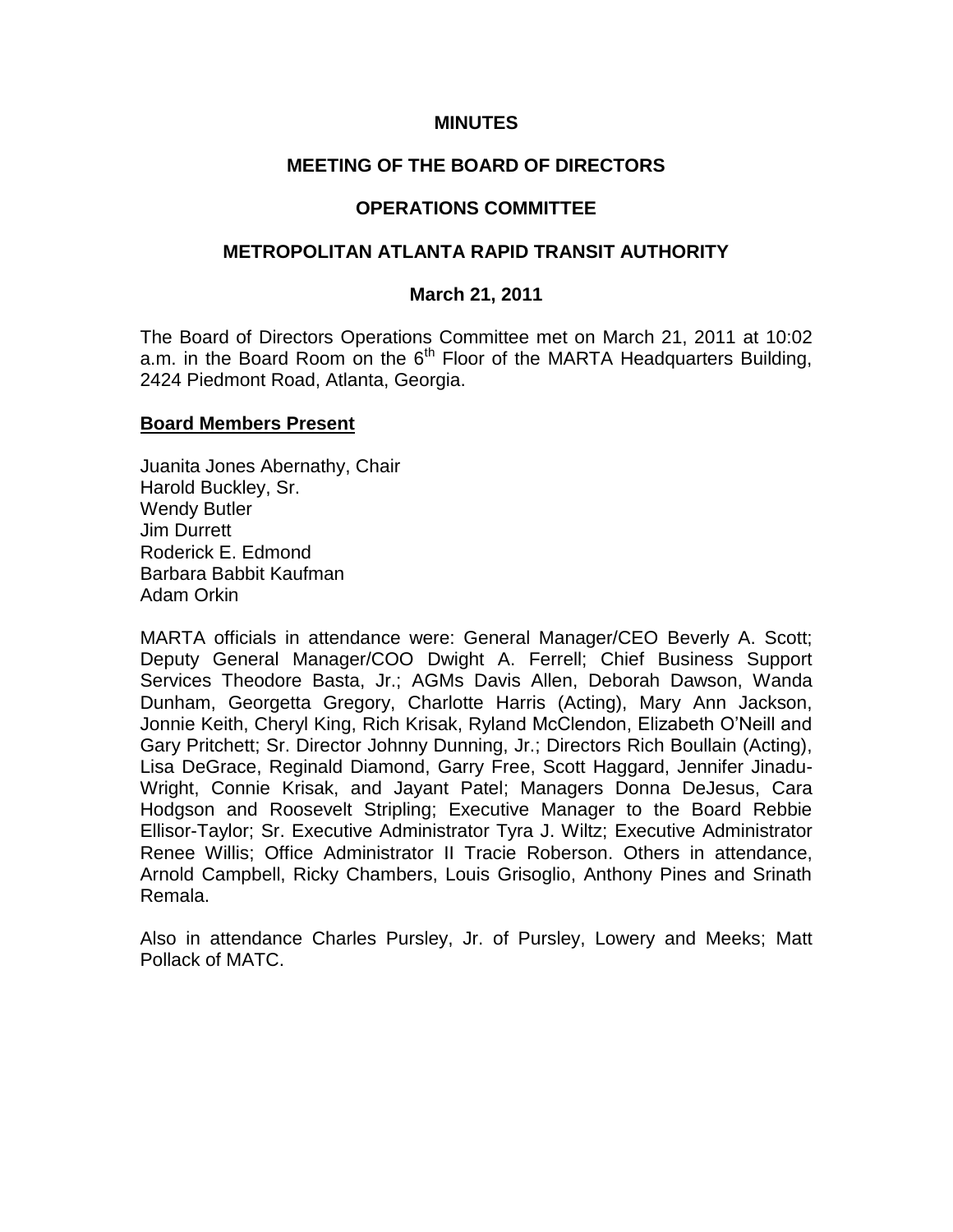# **Approval of February 21, 2011 Operations Committee Meeting Minutes**

On motion by Mrs. Kaufman seconded by Mr. Durrett, the minutes were unanimously approved by a vote of 6 to 0, with 6 members present.

## **Resolution Authorizing Award of a Contract for the Maintenance and Repair of MARTA Facilities Fire Extinguishers, Contract Proposal Number B21767**

Mr. Free presented this resolution for Board of Directors' approval authorizing the General Manager/CEO or her delegate to enter into a contract for the maintenance and repair of MARTA facilities fire extinguishers.

The contract term is two (2) years base, with three (3) one (1) year options, replacing RFQ Q18188. The average unit prices in the proposed contact are approximately 8% higher than the average unit price in the current contract. However, the proposed contract provides MARTA with a fixed price for up to five years, if the options are exercised. The lowest bidder was determined by Legal Services to be non-responsive for failure to bid on all line items. Thus, it is in the best interest of the Authority to enter into a contract with the second lowest bidder, Cliff's Fire Extinguisher.

On motion by Mr. Durrett seconded by Mr. Buckley, the resolution was unanimously approved with a vote of 6 to 0, with 6 members present.

Dr. Edmond asked what specific issues did the lowest bidder not respond to.

Mrs. DeGrace answered the firm did not bid on all MARTA facilities and rail stations as required in the solicitation documents.

Dr. Edmond said when MARTA decides that a contract should not be awarded to the lowest bidder that staff should provide documentation on the specific issues they did not comply with.

Mr. Free responded that staff would provide information of that nature in the future.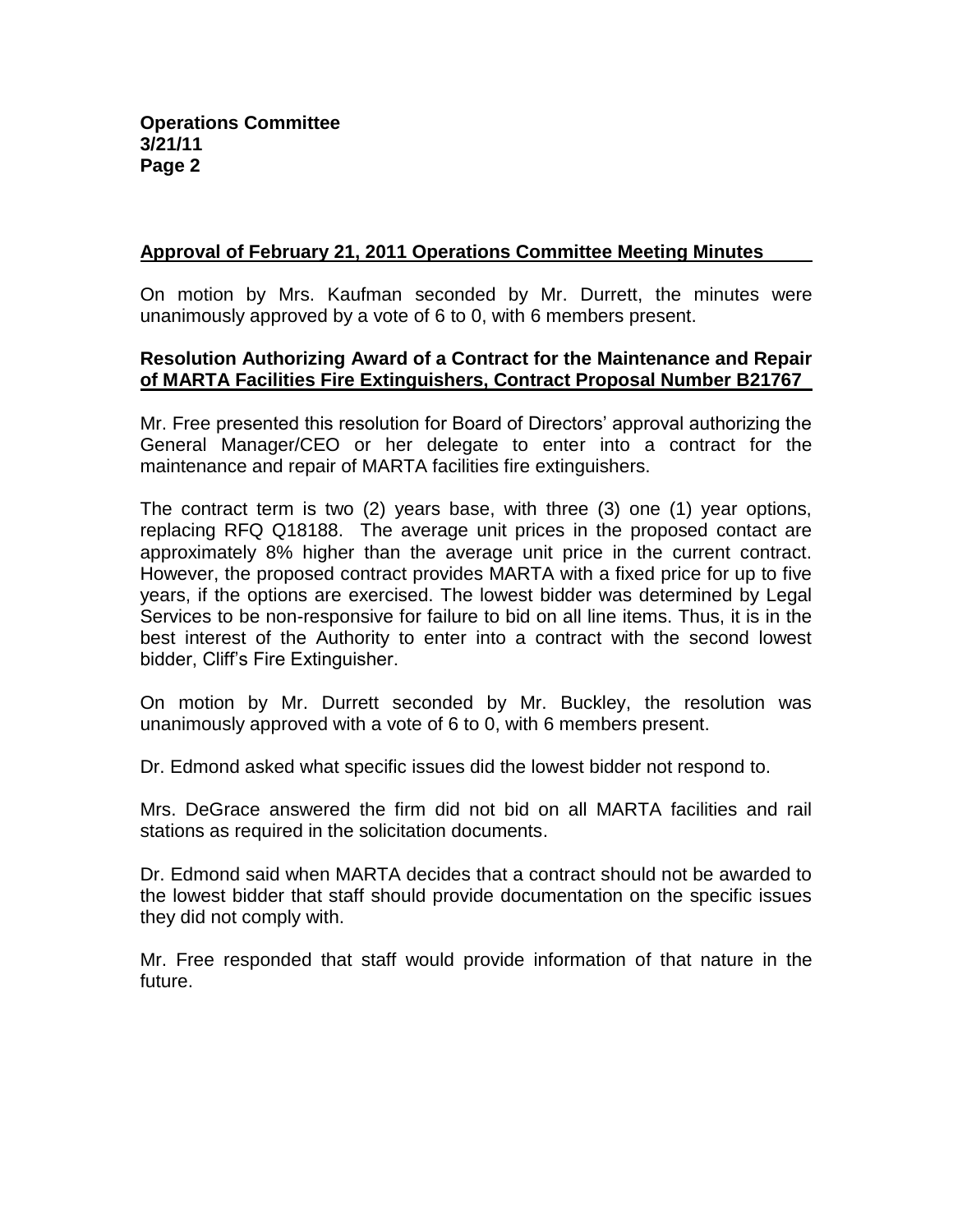# **Resolution Authorizing the Solicitation of Proposals for the Procurement of a Design-Build Brady Mobility Facility, Request for Proposals Number P22221**

Mr. Boullain presented this resolution for Board of Directors' approval authorizing the General Manager/CEO or her delegate to solicit proposals for the procurement of a Design-Build Brady Mobility Facility. The purpose of the Request for Proposals (RFP) includes the design, site work and construction of a new Mobility Paratransit Administration and Operations area.

On motion by Mr. Buckley seconded by Mr. Durrett, the resolution was unanimously approved with a vote of 7 to 0, with 7 members present.

# **Operations Key Performance Indicators (KPIs)**

Mr. Ferrell presented the Operations Key Performance Indicators (KPIs) for January 2011.

The Authority achieved a Bus On-time Performance (OTP) of 71.66%, which is a decrease of 0.03% from the previous month. The Metro Atlanta area experienced an ice storm from January 10-17. As a direct result, MARTA bus service was cancelled for two days; only limited service was possible the remaining days of the affected week.

The January 2011 Rail On-Time Performance was 04.5%, which is slightly below the targeted goal of 97.5%. The casual factor was inclement weather that occurred on January 10 and January 11. Rail service ran on a 20-minute headway instead of the normal 15-minute headway. Mobility did not meet the January FY11 On-Time Performance goal of 95%; OTP was 85.60%. Operator availability is a constant conspirator to meeting the Mobility OTP target. However, January's performance was also negatively impacted by inclement weather; resulting in road closures, increase in accidents and mechanical and technical failures.

Mobility Reservations did not meet the Average Call Wait Time or Call Abandonment Rate targets for January FY11, 90 seconds and 4.5% respectively. This was primarily due low employee availability and high call volume. The average call wait time was 239 seconds. The call abandonment rate was 11.42%.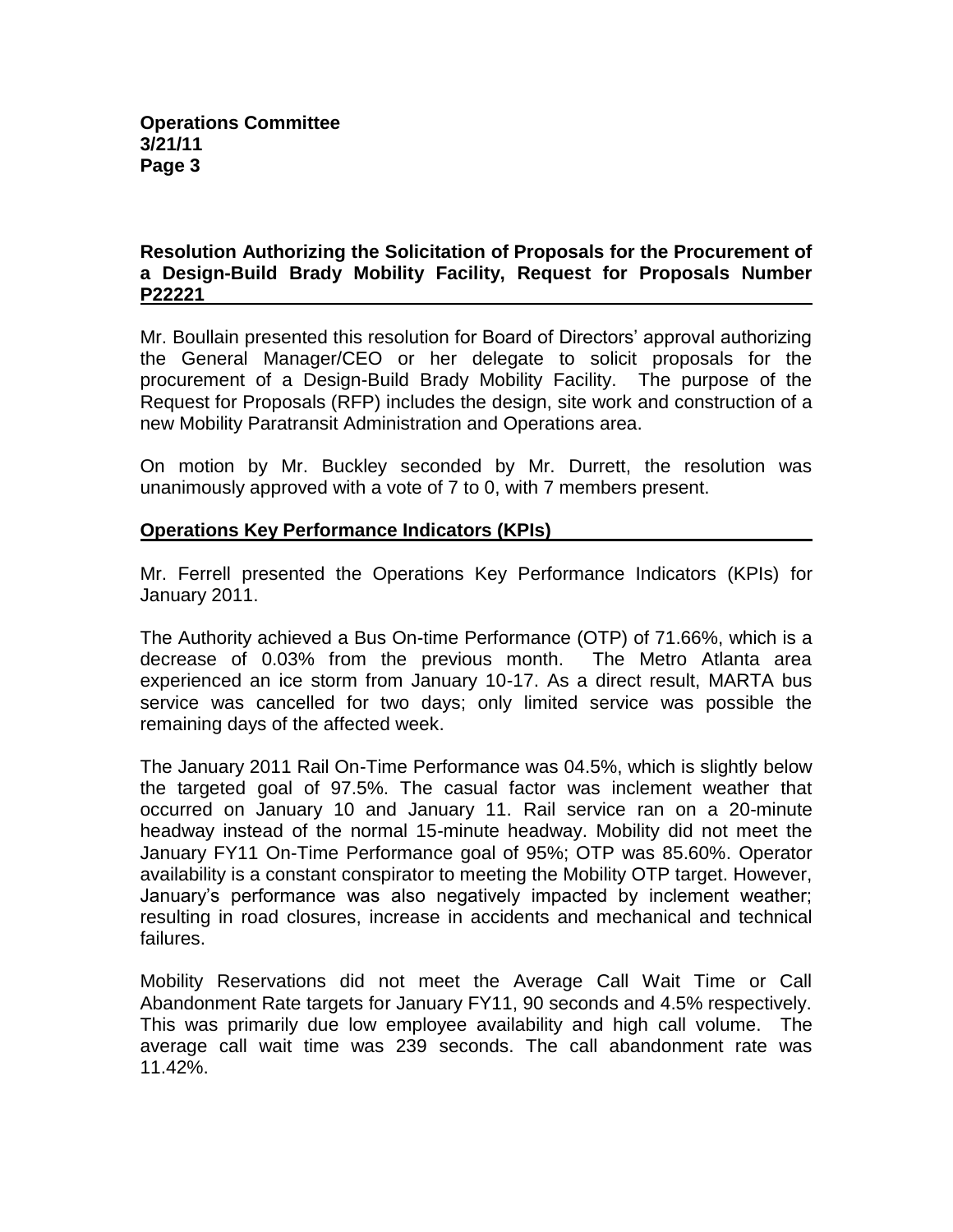The Escalator Availability target of 98% was not met; the actual for the month of January was 81.08%. Escalator Availability was reduced due to the nine units that are out of service in the current modernization program as well as the nine units that are out of service awaiting parts and work by others.

Dr. Edmond asked if the Mobility Reservation Call Abandonment Rate for January FY 11 was considered tremendously out of range.

Mr. Ferrell responded yes.

Dr. Edmond asked for an explanation of the rate.

Mr. Ferrell explained that Mobility Reservation Call Abandonment Rate is measured as the percentage of customers terminating a call while waiting in queue to make a MARTA Mobility reservation.

Dr. Edmond asked if there were more calls than usual during this time.

Mr. Ferrell said yes.

Dr. Edmond asked why MARTA didn't put additional staff on the phones to handle the increase in calls.

Mr. Ferrell responded that MARTA is looking at ways to automate the reservations process; at the same time management has interviewed candidates for part-time reservationists to assist with increases in call volume and employee availability. Mobility customers that may normally use regular service prefer the door-to-door service of paratransit during severe and/or cold weather. So the Authority typically experiences an uptick in call volume during the winter months. However, January 2011 was different in that the ice storm greatly impacted employees. Many employees could not make it to work during the week of January 10-17.

Dr. Edmond said he would like staff to explore ways to be better prepared for the increased call volume seen during the winter months.

#### **Other Matters**

Mrs. Abernathy referenced Tab 5 of the Operations Committee books – One Year Look Ahead – asking that Board Members review these items.